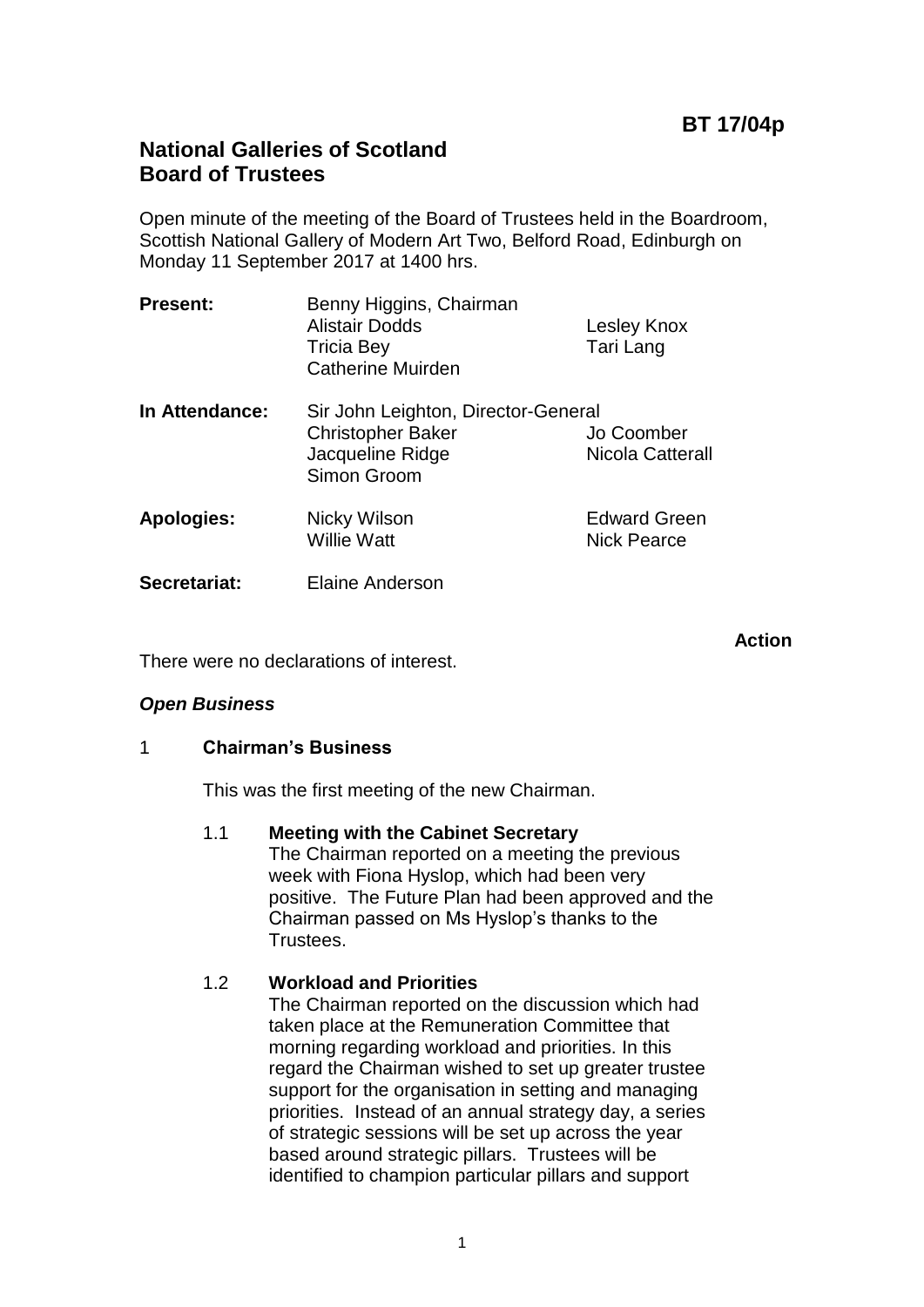SMT, making it easier for trustees to focus on particular elements in our strategy.

The Director-General reported further on the meeting with Fiona Hyslop, at which resourcing challenges had been discussed. The meeting that morning had focused on resourcing issues and the need to explain to Scottish Government the underlying pressures of staffing costs: NGS had managed headcount very effectively against a background of rising demands and it was important that this is fully explained to Scottish Government.

### 2 **Minutes**

2.1 **Minute of the Meeting of 26 June 2017** The minute of the meeting of 26 June 2017 was approved as a correct record.

## 3 **Matters Arising**

There were no matters arising.

# **Open Business**

# 4 **Departmental and Gallery Reports**

## 4.1 **Scottish National Gallery and Scottish National Portrait Gallery**

Mr Baker reported on key points in the report, including the exhibition programme. It was noted that a tour was being planned for the *Monarch of the Glen*. Mr Baker also drew attention to the Pieter Hugo photograph which had recently arrived at the gallery.

### 4.2 **Scottish National Gallery of Modern Art** The report was noted.

- 4.2.1 Margot Sandeman (1922- 2009), Three Bathers (1950) Approved.
- 4.2.2 Naum Gabo (1890 1977) Column (conceived 1920-21, manufactured 1975) Approved.

# 4.3 **Public Engagement**

4.3.2 **Quarterly Report**